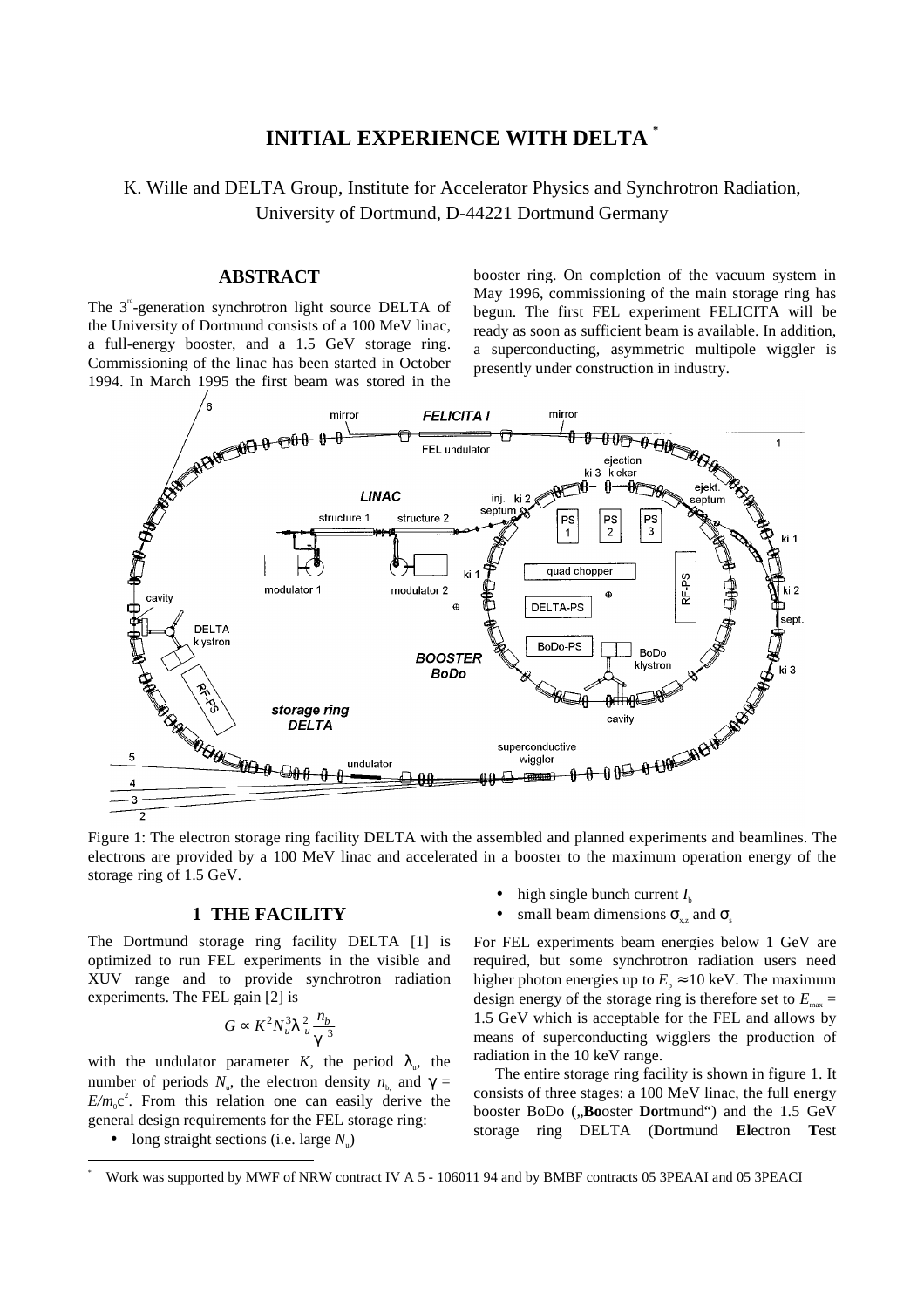**A**ccelerator). The two 15 m long straight sections between the arcs allow very flexible installation of different experiments. During the first experimental period both straight sections are equipped with additional two 3° bending magnets. This setup provides suitable geometric conditions for the first FEL experiment FELICITA I, located in the upper straight section, especially to allow a short optical cavity with only 14.4 m distance between the mirrors. In the lower straight section two insertion devices are foreseen: a superconducting wiggler currently under construction and a planned permanent magnet undulator. In the future it is possible to remove the 3° magnets and to install long undulators up to 14 m length.

## **2 THE 100 MEV LINAC**

The electron linac [3] is reconstructed using mainly parts of the old linac of the University of Mainz, which was shut down some years ago. The two 4.2 m long  $\beta = 1$ constant gradient S-band structures powered with 20 MW each provide a total energy of 100 MeV. The triode gun with 50 kV extraction voltage allows either short 2 ns pulses of 1.5 A for single bunch production or with different pulser electronics longer bunch trains for multibunch operation. It follows a 6 cell  $2\pi/3$ -mode standing wave buncher with a design gradient of 16 MeV/m, originally designed from LAL for CERN.

Several parameters of the old linac parts had to be measured during commissioning. The results made a modification of the solenoid focusing in the buncher region necessary as well as an additional quadrupole focusing in front of the first structure. With these modifications the transmission grew from 2% to 20%.

Along the linac one gap monitor and 3 cavity monitors are installed to measure the beam current. Following values have been achieved so far:

| parameters              | values                               |  |  |
|-------------------------|--------------------------------------|--|--|
| particles from the gun  | $N_{\text{gun}} = 1.5 10^{10}$       |  |  |
| pulslength              | $\tau$ = 2 ns (single bunch)         |  |  |
|                         | 15 ns (commissioning)                |  |  |
| particles at linac exit | $N_{\text{out}} = 7.5~10^9$          |  |  |
| emittance at linac exit | $\epsilon \approx 1~10^{-6}$ m rad   |  |  |
| transmission            | $T \approx 20\%$                     |  |  |
| repetition rate         | $f_{\text{rep}} = 1 - 50 \text{ Hz}$ |  |  |
| energy                  | $E_{\text{out}} = 78.1 \text{ GeV}$  |  |  |

| Table 1: achieved parameters of the linac |  |  |  |  |
|-------------------------------------------|--|--|--|--|
|-------------------------------------------|--|--|--|--|

The energy is presently smaller than designed because of limitations caused by the use of the old klystrons. The system of the first structure and the buncher is only powered with 10 MW. Twice the power is required according to the design. This problem will be solved during this summer after installation of a new klystron. One consequence of the low rf power is an energy spread of about  $\pm 10\%$ , which is larger than the acceptance of the booster. Nevertheless, with a longer beam pulse of 15 ns from the gun the present linac performance is sufficient for commissioning the booster and the storage ring.

### **3 THE BOOSTER BODO**

The booster is designed as a storage ring operating in an energy range between 50 MeV and 1.5 GeV. All magnet circuits are powered by current controlled power supplies. This allows free choice of the ramping curve generated by a computer program. The resulting ramping cycle of at least 3 seconds (design value), however, is significantly longer than that of a White circuit. This disadvantage is compensated by an injection scheme with three kickers providing a current accumulation over many injections from the linac before the ramping starts. With this layout the booster can also be used as a storage ring for various tests.

### *3.1 Booster optics and injection*

The booster optics is based on a standard FODO structure as shown in figure 2. It uses the same magnet types as designed for the storage ring. The magnet lattice consists of one dipole and five independent quadrupole families.



Figure 2: Optics of one quadrant of the booster. The lines are the calculated functions and the points are measured.

As already shown in optics calculations the lattice provides a large range of stable tunes. Even after tune change of one integer in vertical plane, stored beam was possible without any corrections. Nevertheless, at injection energy of presently around 70 MeV optical resonances are sometimes critical because of the long radiation damping time of  $\tau$  = 40 - 50 seconds. After several tune scans the best working point was found to be  $Q_x = 2.83$  and  $Q_z = 2.28$ .

14 beam position monitors (BPM) are installed in the booster based on the standard technique with 4 pickup electrodes. Orbit correction is possible with 12 horizontal and 12 vertical steering coils. It was found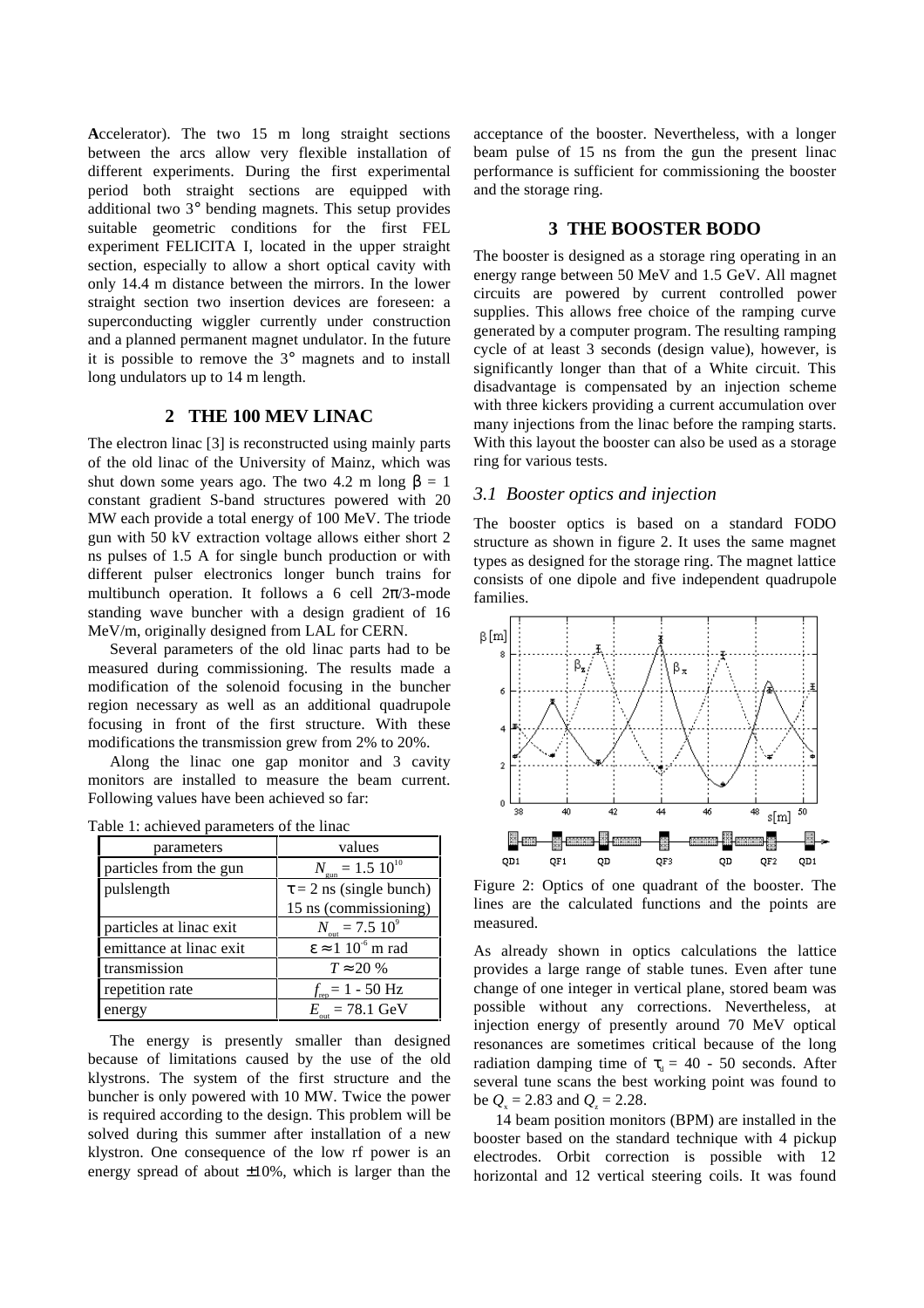that without any corrections the vertical orbit distortions are within an uncritical range of some mm. Only in the horizontal plane positive displacements around  $+5$  mm have been measured. In order to avoid time consuming realignment of all magnets, the rf frequency was changed from 499.654 MHz to 499.800 MHz. The booster runs now stable without any orbit correction.

| parameter              | value                                                 |  |
|------------------------|-------------------------------------------------------|--|
| circumference          | $L = 50.4$ m                                          |  |
| Maximum energy         | $E_{\text{max}} = 1.5 \text{ GeV}$                    |  |
| tune                   | $Q_{\rm v} = 2.83, \quad Q_{\rm v} = 2.28$            |  |
| emittance (theory)     | $\epsilon$ <sub>x</sub> = 1.60 10 <sup>-7</sup> m rad |  |
| (measured)             | $\varepsilon_{\rm v} = 3 \; 10^7 \; \rm m \; rad$     |  |
| momentum comp. factor  | $\alpha = 0.117$                                      |  |
| chromaticity           | $\xi = -3.26$ , $\xi = -1.91$                         |  |
| synchr. damping time   | $\tau$ <sub>s</sub> = 5.6 ms                          |  |
| rf frequency           | $f_{\text{rf}}$ = 499.654 MHz                         |  |
| harmonic number        | $q = 84$                                              |  |
| cavity shunt impedance | $R_s = 9.0 \text{ M}\Omega$                           |  |
| rf power               | $P_{\text{max}} = 30 \text{ kW}$                      |  |

Table 2: optical parameters of the booster  $\omega E = 1$  GeV

Most of the quadrupoles are equipped with additional coils producing superimposed sextupole fields for chromaticity correction. During a test it was demonstrated that these fields can be switched on almost without any change of beam position. Normally the sextupole fields are off, the chromaticity is rather low and its compensation not necessary so far.

Normally the booster runs with one shot on-axis injection using only the two kickers ki2 and ki3 (fig. 1) behind the septum. The machine is then filled with 5 to 6 bunches (15 ns beam pulse from the linac). The kicker strength at injection energy is high enough to operate without dc-steering coils. Because of the low inductance of the kickers it was no problem to get rise and fall times of <100 ns with a maximum voltage of 20 kV. A test with a closed kicker beam bump for accumulation has proved the principal, but the best achieved intensity was only a factor of 2 to 3 higher than with the simple on axis injection.

The reason is the large energy spread of the linac beam, which fills the whole stable phase volume of the booster. In addition, there is a lack of damping at injection energy. Therefore, the stacking does not work properly. But also with on axis injection only 10% of the incoming particles are stored. Most of them disappear after several hundred ore even thousand revolutions. At single bunch operation the energy spread is much smaller and the injection efficiency goes up to more than 30 %. With the new LINAC klystron these problems will be solved soon.

The lifetime of an injected 70 MeV beam is presently  $\tau_{\text{beam}} = 7$  min. for currents of  $A_{\text{beam}} = 1$  mA or less. It is much longer than required. It is determined by vacuum and shows the high quality of the vacuum chambers and the NEG-pumping system (see *5.2*). The average pressure is  $p \approx 1 \; 10^{-7}$  Pa. It is an interesting fact that no ion related effects have been observed so far. The installed clearing electrodes have no significant influence on the beam lifetime.

### *3.3 Acceleration procedure*

The acceleration in the booster follows presently a computer generated curve  $I_{bend}(t)$  for the bending magnets as shown in fig. 3. The current of  $I_{\text{bend}} = 600$  A corresponds to the beam energy of  $E = 0.96$  GeV. The cycle time of 15 s is chosen because of safety reasons. It will be reduced to 3 - 5 s later. The five quadrupole circuits are driven by similar curves  $I_{quad}(t)$  including empirical corrections  $f_{\text{corr}}(t)$ :

$$
I_{\text{quad}}(t) = a I_{\text{bend}}(t) + f_{\text{corr}}(t) \qquad (a = \text{const.})
$$

With this technique one can keep the tune almost constant during acceleration. Beam loss occurs only at the very beginning of the ramp and can be avoided by careful adjustment of the tune.



Figure 3: Ramping curve of the booster.

The quadrupoles are powered by 60 A choppers identical to the types designed at DESY for HERA. Originally they don't allow negative voltages at the output. During the falling ramp after ejection the magnet circuits have a time constant of  $\tau = L/R \approx 1$  s. Below 10 A the magnet current is therefore delayed and the control loop runs into saturation. After some seconds the loop locks again. This happens in the phase without beam and seemed to be harmless. The experiences, however, have shown a drastic change of the conditions from one injection to the next. The tune at injection energy jumped up and down by several 100 kHz. Obviously due to strong hysteresis effects at low field excitations the initial conditions are undefined for this kind of operation. Therefore, the choppers have been modified in a way that during down ramping automatically a 7.5  $\Omega$  resistance is added to the circuit. The time constant reduces to  $\tau = 0.2$  s and the control loop always locks. After this modification the injection conditions are very stable.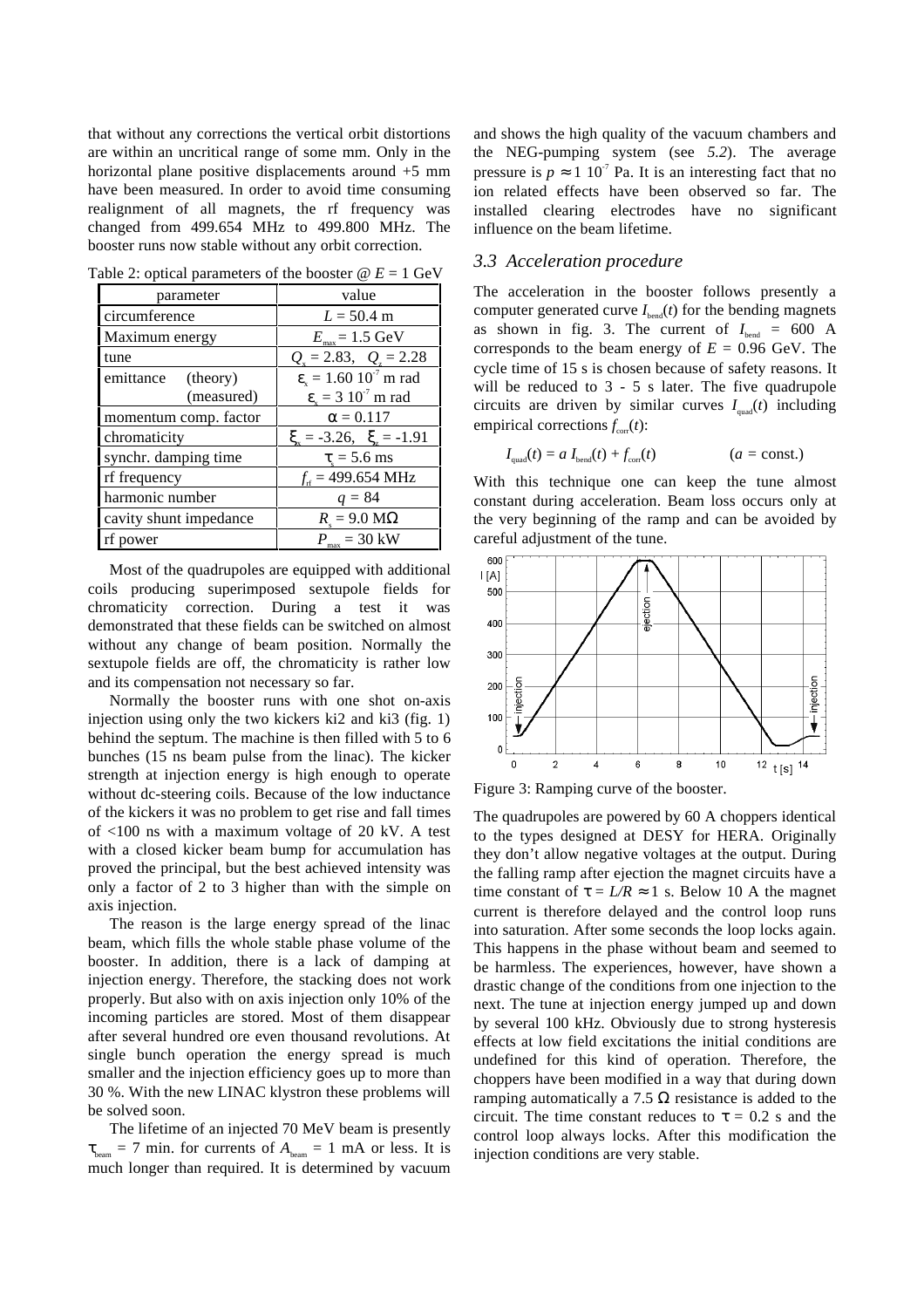The maximum energy achieved in the booster so far is  $E \approx 1.3$  GeV with constant rf-power of  $P_r = 5$  kW at a frequency of 500 MHz. In order to avoid problems with cavity windows and the vacuum in this region the klystron power is presently limited to this uncritical value. It is sufficient during the first commissioning of the storage ring at the chosen beam energy of  $E = 0.96$ GeV. During energy ramping the rf-power is simply kept constant.

## **4 BEAM TRANSFER LINE BETWEEN BOOSTER AND STORAGE RING**

At the flat top of the ramping curve the beam is ejected by a fast tandem kicker and an eddy current septum. It is transferred to the storage ring by a short, compact transfer line. Because of the very limited space all magnets had to be built as small as possible. Consequences are the small 30 mm diameter of the stainless steel pipe and magnet apertures of 26 mm (bends) and 40 mm (quads). Because of the low booster repetition rate it was decided to utilize only pulsed bending magnets in the transfer line. The full wave current pulse has a period of 0.1 s. The required average power is in spite of the high field of  $B_{\text{max}} = 1.4$  T only some hundred watts and water cooling is not necessary. Only the air cooled quads are powered with dc-current. The eddy currents in the 1.5 mm thick vacuum pipe have only week influence on the beam. This was found in calculations and meanwhile proved by tests.

The optics of the transfer line is critical since only 4 quads could be installed with proper betatron phase advance. Therefore, full matching of all optical parameters is not available. In addition, behind the ejection septum as well as in front of the injection septum into the storage ring the beam passes the strong stray field of the ring quadrupoles. It was not possible to implement these nonlinear fields into the optics. In the quads between the coils the vacuum pipe is surrounded by 5 mm thick iron shielding. It reduces the undesirable fields to negligible amounts. Even though the iron shielding is rather close to the poles, the influence on the main quad field is of the order of  $\Delta B/B < 1 \cdot 10^{-3}$ . With these measures it was possible to find proper transfer optics for all storage ring lattices investigated so far. The recent experiments with the pulsed transport line have demonstrated its stable operation.

## **5 THE STORAGE RING DELTA**

Various layouts of the long straight sections have been worked out during the last years. In the present layout both sections are devided into three shorter sections of 5 to 6 m each separated by small 3° bending magnets. This allows a proper installation of the first FEL experiment on one side and of two different undulator and wiggler magnets on the other side.

### *5.1 Storage ring optics*

It was necessary to combine the required strong focusing in the arcs with the variable design of the long mostly different straight sections. At least 5 independent quadrupole families on both sides provide sufficient optics matching. The optical functions of one quadrant are shown in figure 4.



Figure 4: Optical functions of one quadrant of the DELTA low emittance optics.

The low emittance of the DELTA beam is provided by triplet focusing (DFD) between the dipoles. For commissioning less critical optics with larger emittance have been (table 3).

| parameter                      | low emitt.         | commiss.           |
|--------------------------------|--------------------|--------------------|
| circumference [m]              | 115.2              | 115.2              |
| max. energy [GeV]              | 1.5                | 1.5                |
| tune                           | $Q_{\rm s} = 8.76$ | $Q_{\rm x} = 4.82$ |
|                                | $Q_{i} = 3.81$     | $Q_{i} = 2.73$     |
| emittance [m rad]              | $5.2~10^{-9}$      | $5.2610^{8}$       |
| mom. comp. factor              | $\alpha=0.005$     | $\alpha = 0.024$   |
| chromaticity                   | $\xi = -22.0$      | $\xi = -7.4$       |
|                                | $\xi = -9.9$       | $\xi_{z} = -4.7$   |
| damping time [ms]              | 5.6                | 5.6                |
| rf frequency [MHz]             | 499.654            | 499.654            |
| harmonic number                | $q = 192$          | $q = 192$          |
| cavity impedance [ $M\Omega$ ] | 3.0                | 3.0                |
| rf power [kW]                  | 65                 | 65                 |

Table 3: parameters of the storage ring optics @ 1 GeV

Because of the very limited space in the lattice, the required strong sextupole fields for the low emittance optics are produced by 5 cm long sextupoles mounted at the yoke of the quads and by additional integrated coils in the pole region similar as used for the booster. These hybrid sextupoles are arranged in only two families which gives sufficient dynamic aperture.

### *5.2 Vacuum system and injection kickers*

In particular for FEL experiments, high single bunch currents are required and bunch lengthening should be